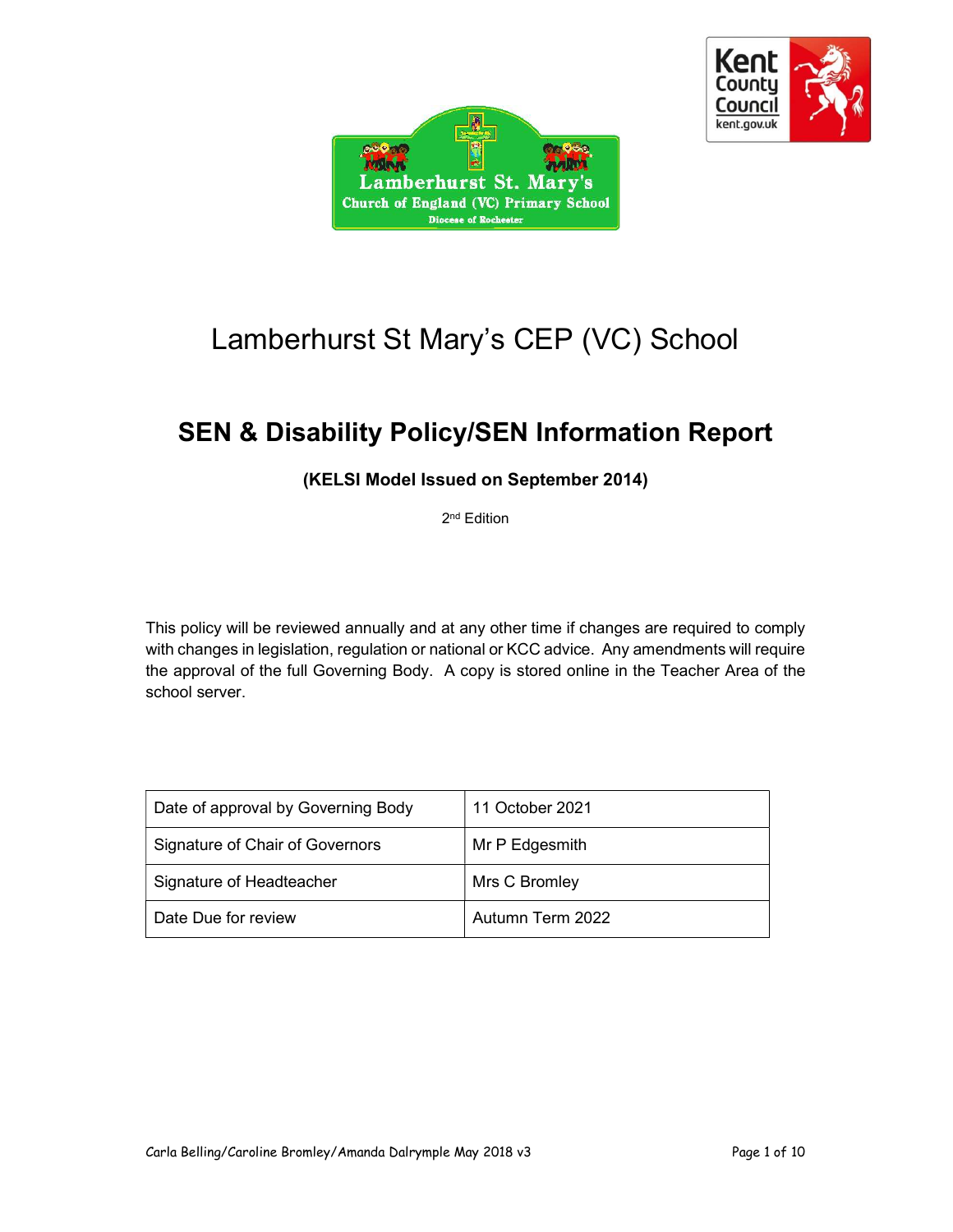This policy is written in line with the requirements of:

Children and Families Act 2014

SEN Code of Practice 2015

SI 2014 1530 Special Educational Needs and Disability Regulations 2014 Part 3 Duties on Schools – Special Educational Needs Co-ordinators Schedule 1 regulation 51– Information to be included in the SEN information report

Schedule 2 regulation 53 – Information to be published by a local authority in its local offer

Equality Act 2010

Schools Admissions Code, DfE 1 Feb 2012

SI 2012 1124 The School Information (England) (Amendment) Regulations 2012

SI 2013 758 The School Information (England) (Amendment) Regulations 2013

This policy should be read in conjunction with the following school policies:

Behaviour/Discipline Policy Equalities Scheme Child Protection Policy Home-learning Policy Complaints Procedure Accessibility Action Plan Accessibility Policy Medical Policy

This policy was developed from the Kent County Council KELSI Model Policy and involved feedback from Parents with SEND pupils, dialogue with staff and review by the Governing Body. This policy will be reviewed annually.

#### Definition of SEN

A child or young person has SEN if they have a learning difficulty or disability which calls for special educational provision to be made for him or her.

A child of compulsory school age or a young person has a learning difficulty if he or she:

- (a) Has a significantly greater difficulty in learning than the majority of others of the same age; or
- (b) Has a disability which prevents or hinders him or her from making use of facilities of a kind generally provided for others of the same age in mainstream schools or mainstream post-16 institutions. SEN Code of Practice (2015, p 4)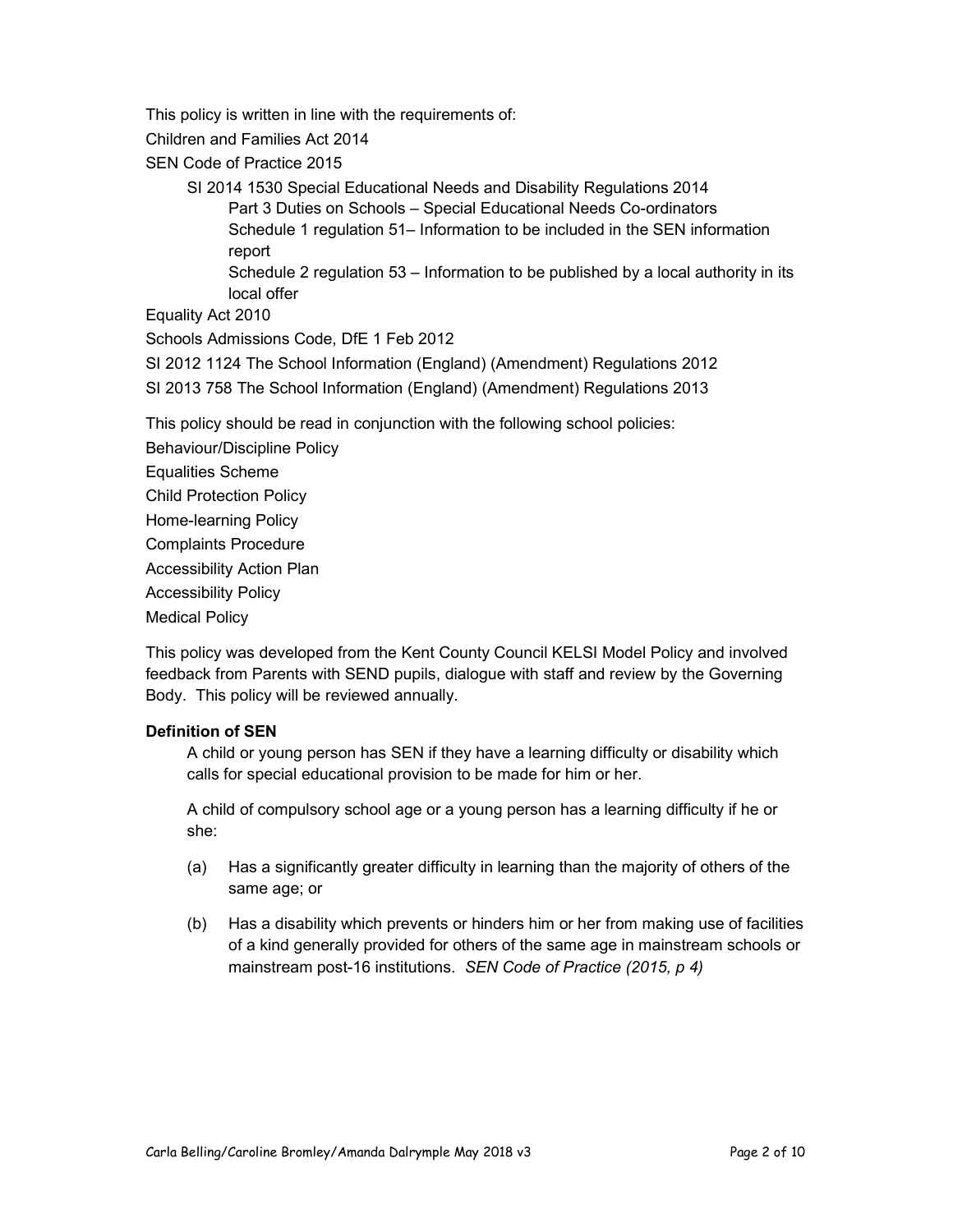#### Definition of disability

Many children and young people who have SEN may also have a disability under the Equality Act 2010 – that is'…a physical or mental impairment which has a long-term and substantial adverse effect on their ability to carry out normal day-to-day activities'. This definition provides a relatively low threshold and includes more children than many realise: 'long-term' is defined as 'a year or more' and 'substantial' is defined as 'more than minor or trivial' SEN Code of Practice (2015, p16)

#### 1. The kinds of special educational need for which provision is made at the school

At Lamberhurst St. Mary's Primary School we can make provision for every kind of frequently occurring special educational need without an Education, Health and Care Plan, for instance dyslexia, dyspraxia, speech and language needs, autism, Asperger's syndrome, learning difficulties, behaviour difficulties and emotional needs. There are other kinds of special educational need which do not occur as frequently and with which the school is less familiar, but we can access training and advice so that these kinds of needs can be met.

The school also currently meets the needs of a pupil with an Education, Health and Care plan with the following kinds of special educational need: Acquired Brain Injury. Decisions on the admission of pupils with an Education, Health and Care plan are made by the Local Authority.

The admission arrangements for pupils without an Education, Health and Care Plan do not discriminate against or disadvantage disabled children or those with special educational needs.

An additional category known as 'SEND Nurture' is also in place at Lamberhurst St Mary's. Pupils identified as 'Nurture' are those who fall just below the formal SEND criteria but have been recognised and identified as being vulnerable. Early and swift effective interventions within the classroom setting are employed and these pupils are carefully tracked and monitored.

#### 2. Information about the policy for identification and assessment of pupils with SEN

At Lamberhurst St Mary's Primary School we monitor the progress of all pupils six times a year to review their academic progress. We also use a range of tools and assessments with all the pupils at various points.

In the Early Years/Reception these include 'On Entry Teacher Assessment' (which is completed in Term 1 Reception). Attainment and progress are also measured against national curriculum criteria using 'Development Matters' and the 'Early Learning Goals'. Alongside summative assessment (formal curriculum assessment), formative assessment takes place on a daily basis and is recorded in a variety of ways. These daily reviews then feed directly into planning and inform professional dialogue in order to tailor learning to individual needs.

In Key Stage 1 (Years 1 & 2) and Key Stage 2 (Years 3-6) provision, we also use a range of assessments with all the pupils at various points: e.g. Y1 phonics screening, speech link, language link, spelling age, reading age, SATs, etc. alongside attainment and progress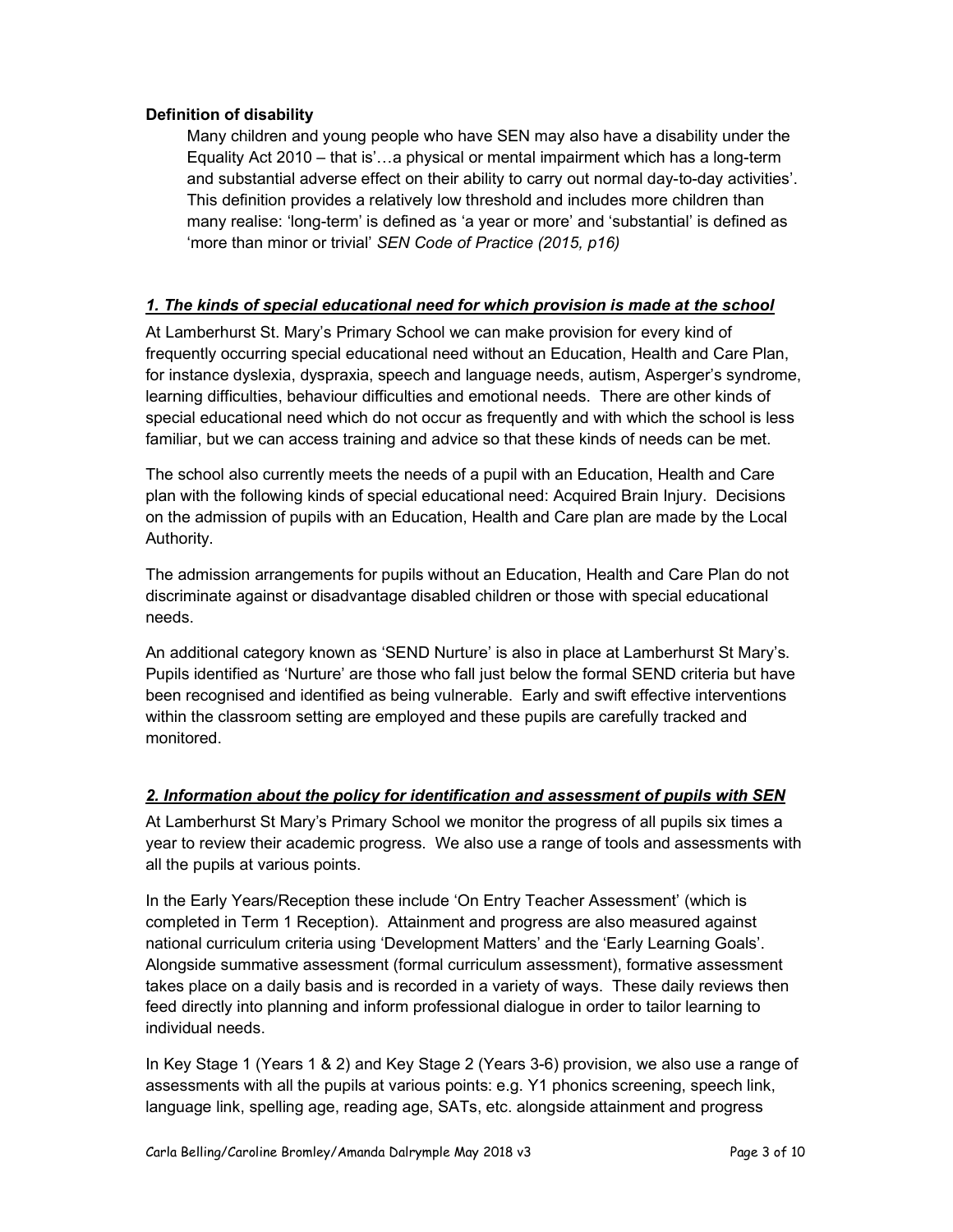measures taken throughout the year made against national curriculum criteria. These will also be formally assessed and reported three times per year using PIRA, PUMA and GAPs Tests with interim reviews taking place a further 3 times during the school year. Every pupil also undertakes CAT Tests at the beginning of each academic year.

Where progress is not sufficient, even if special educational need has not been identified, we put in place extra support to enable the pupil to catch up. Examples of extra support are: Visual Timetables, Task Management Boards, small group booster support in Literacy and Numeracy, Precision Teaching Methods, Better Reading Partners, 1:1 reading support, Numbers Count, Social Skills Groups, Art Drawing Therapy, Sensory Circuits, Jump Ahead, Lego therapy, Acceleread/Accelerwrite, IDL and Touch, Type, Read, Spell (TTRS).

Some pupils may continue to make inadequate progress, despite high-quality teaching targeted at their areas of weakness. For these pupils, and in consultation with parents, we will use a range assessment tools to determine the cause of the learning difficulty. At Lamberhurst St Mary's Primary School we are experienced in using assessment tools such as Lucid Rapid, Speech Link, Language Link, Language for Learning and Memory Magic.

As an Associate member of an Academy Trust, Lamberhurst St Mary's Primary School can access qualified teachers who are experienced in using the following assessment tools: Dyslexia screening (DSJ), Dyscalculia screening – (online) and READING COMPRE. We also have access via the LIFT process, to external advisors including Educational Psychologists and The Specialist Teaching Service; both of whom can observe children and feedback to parents and school staff, identifying barriers to learning and advising bespoke programmes of support.

The purpose of this more detailed assessment is to understand what additional resources and different approaches are required to enable the pupil to make better progress. These will be shared with parents, put into a SEN support plan and reviewed regularly, and refined / revised if necessary. At this point we will have identified that the pupil has a special educational need because the school is making special educational provision for the pupil which is additional and different to what is normally available.

If the pupil is able to make good progress using this additional and different resource (but would not be able to maintain this good progress without it) we will continue to identify the pupil as having a special educational need. If the pupil is able to maintain good progress without the additional and different resources he or she will not be identified with special educational needs. Where there are any modifications/changes in identification of SEN parents will be notified.

We will ensure that all teachers and support staff who work with any child identified as having SEN are aware of the support to be provided and the teaching approaches to be used.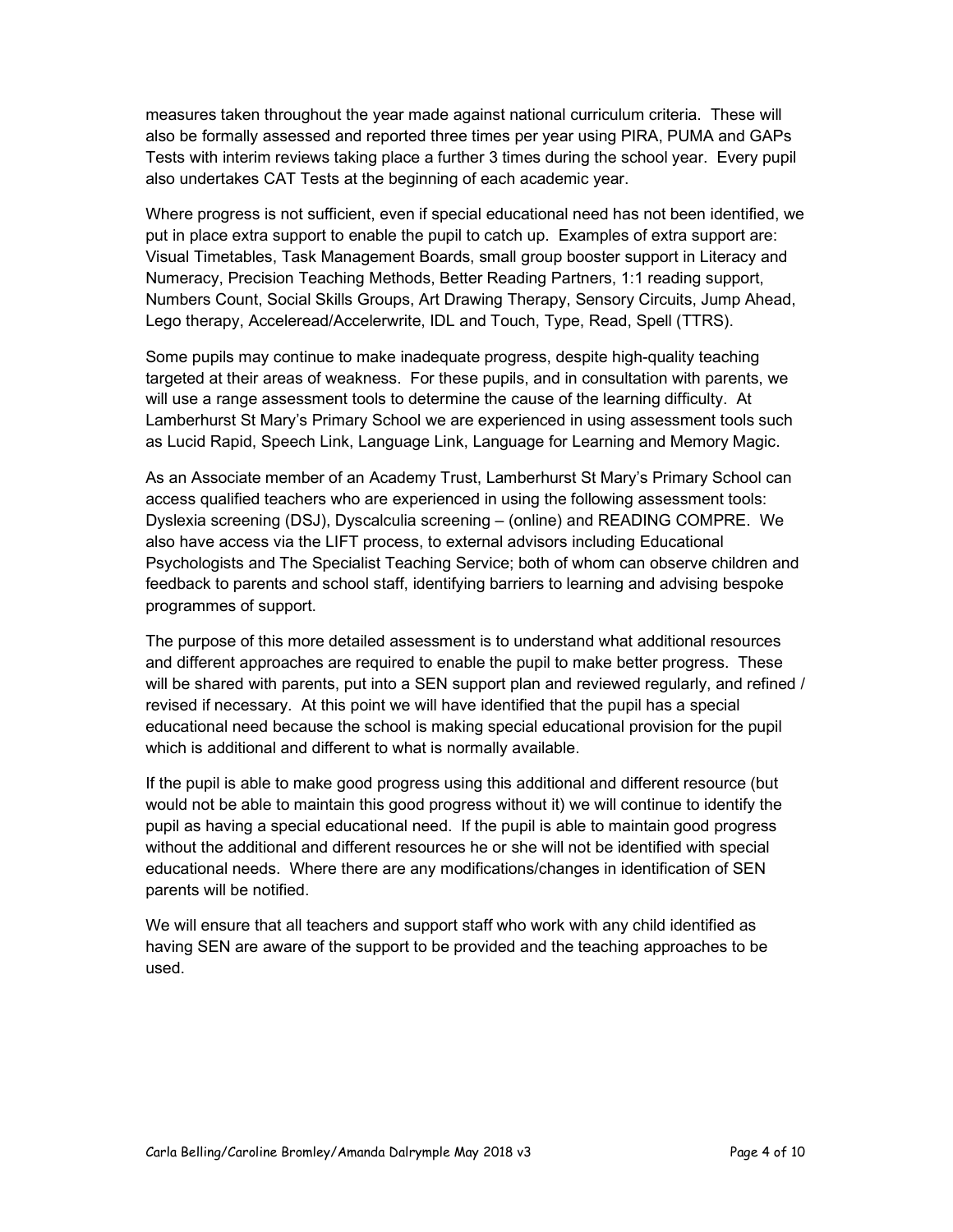#### 3. Information about the school's policies for making provision for pupils with special educational needs whether or not they have EHC Plans, including

#### 3a. How the school evaluates the effectiveness of its provision for such pupils

Each review of the SEN support plan will be informed by the views of the pupil, parents and class/subject teachers and the assessment information from teachers which will show whether adequate progress is being made. These reviews will take place at regular intervals specifically associated with the nature of the SEN in mind and identified intervention(s).

The SEN Code of Practice (2015, 6.17) describes inadequate progress thus:

- Is significantly slower than that of their peers starting from the same baseline
- Fails to match or better the child's previous rate of progress
- Fails to close the attainment gap between rate of progress
- Widens the attainment gap

For pupils with or without an Education, Health and Care Plan there will be an annual review of the provision made for the child, which will enable an evaluation of the effectiveness of the special provision. The collation of all annual review evaluations of effectiveness will be reported to the governing body.

#### 3b. The school's arrangements for assessing and reviewing the progress of pupils with special educational needs

In addition to daily formative assessment, every pupil in the school has their progress tracked six times per year. In addition to this, pupils with special educational needs may have more frequent assessments of reading age, spelling age etc. The assessments we use at Lamberhurst St Mary's Primary School have been referred to in Section 2. Using these it will be possible to see if pupils are increasing their level of skills in key areas.

If these assessments do not show adequate progress is being made the SEN support plan will be reviewed and adjusted.

#### 3c. The school's approach to teaching pupils with special educational needs

High quality teaching, differentiated for individual pupils, is the first step in responding to pupils who have or may have SEN. Additional intervention and support cannot compensate for a lack of good quality teaching. Schools should regularly and carefully review the quality of teaching for all pupils, including those at risk of underachievement. This includes reviewing and, where necessary, improving, teachers' understanding of strategies to identify and support vulnerable pupils and their knowledge of the SEN most frequently encountered SEN Code of Practice (2015, 6.37)

In Lamberhurst St Mary's Primary School the quality of teaching is judged to be good.

We follow the Mainstream Core Standards advice developed by Kent County Council to ensure that our teaching conforms to best practice: http://www.kelsi.org.uk/special-education-needs/special-educational-needs/sen-forms

In meeting the Mainstream Core Standards, the school employs some additional teaching approaches, as advised by internal and external assessments such as one to one tutoring / precision teaching / mentoring, small group teaching, use of ICT software learning packages.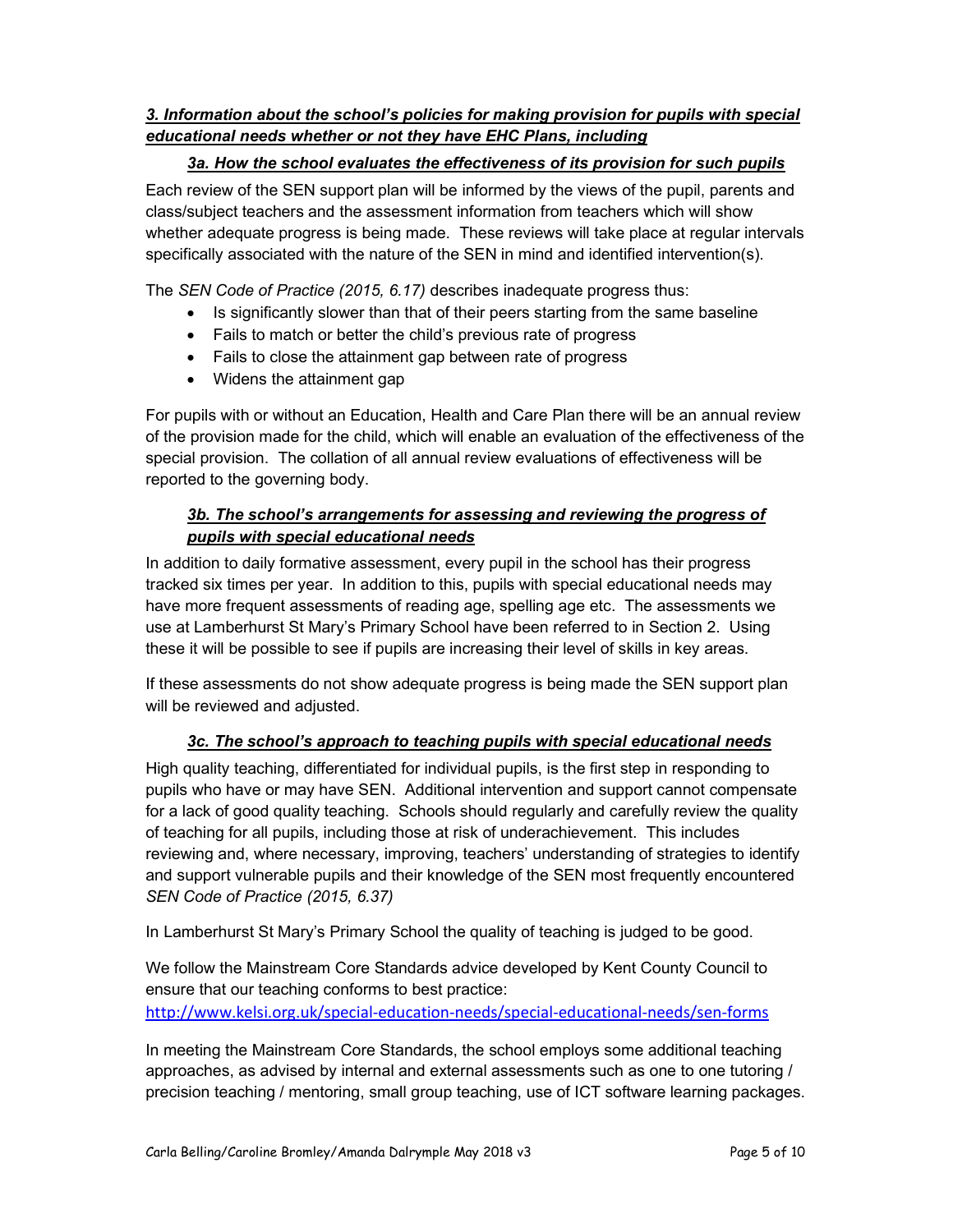These are delivered by additional staff employed through the funding provided to the school as 'notional SEN funding'

#### 3d. How the school adapts the curriculum and learning environment for pupils with special educational needs

At Lamberhurst St Mary's Primary School we follow the advice in the Mainstream Core Standards on how to adapt the curriculum and the learning environment for pupils with special educational needs. We also incorporate the advice provided as a result of assessments, both internal and external, and the strategies described in Education, Health and Care Plans.

As part of our requirement to keep the appropriateness of our curriculum and learning environment under review the school has the following improvements as part of the school's accessibility planning:

Disabled toilets (2) on Ground level (Harris Suite and next to School Office, Level 1 Girls and Boys pupil toilets, Level 2 Disabled toilet.

Disabled access to the school playground, via sloped access.

Push button access to main doors activated by the office.

DDA compliant doors and corridors

Recent building expansion work (Feb 2015) is all DDA compliant and took account of disabled pupil needs.

Recent All Weather Sports Pitch (Aug 2015) included new tarmac path from existing pathway to the pitch area.

#### 3e. Additional support for learning that is available to pupils with special educational needs

As part of our budget we receive 'notional SEN funding'. This funding is used to ensure that the quality of teaching is good in the school and that there are sufficient resources to deploy additional and different teaching for pupils requiring SEN support. The amount of support required for each pupil to make good progress will be different in each case and a full list of the interventions we can offer is on our provision maps. In very few cases a very high level of resource is required. The funding arrangements require schools to provide up to £6,000 per year of resource for pupils with high needs, and above that amount the Local Authority should provide top up to the school (High Needs Funding).

#### 3f. How the school enables pupils with special educational needs to engage in activities of the school (including physical activities) together with children who do not have special educational needs

All clubs, trips and activities offered to pupils at Lamberhurst St Mary's Primary School are available to pupils with special educational needs either with or without an Education, Health and Care Plan. Where it is necessary, the school will use the resources available to it to provide additional adult support to enable the safe participation of the pupil in the activity.

#### 3g. Support that is available for improving the emotional and social development of pupils with special educational needs

At Lamberhurst St Mary's Primary School we understand that an important feature of the school is to enable all pupils to develop emotional resilience and social skills, both through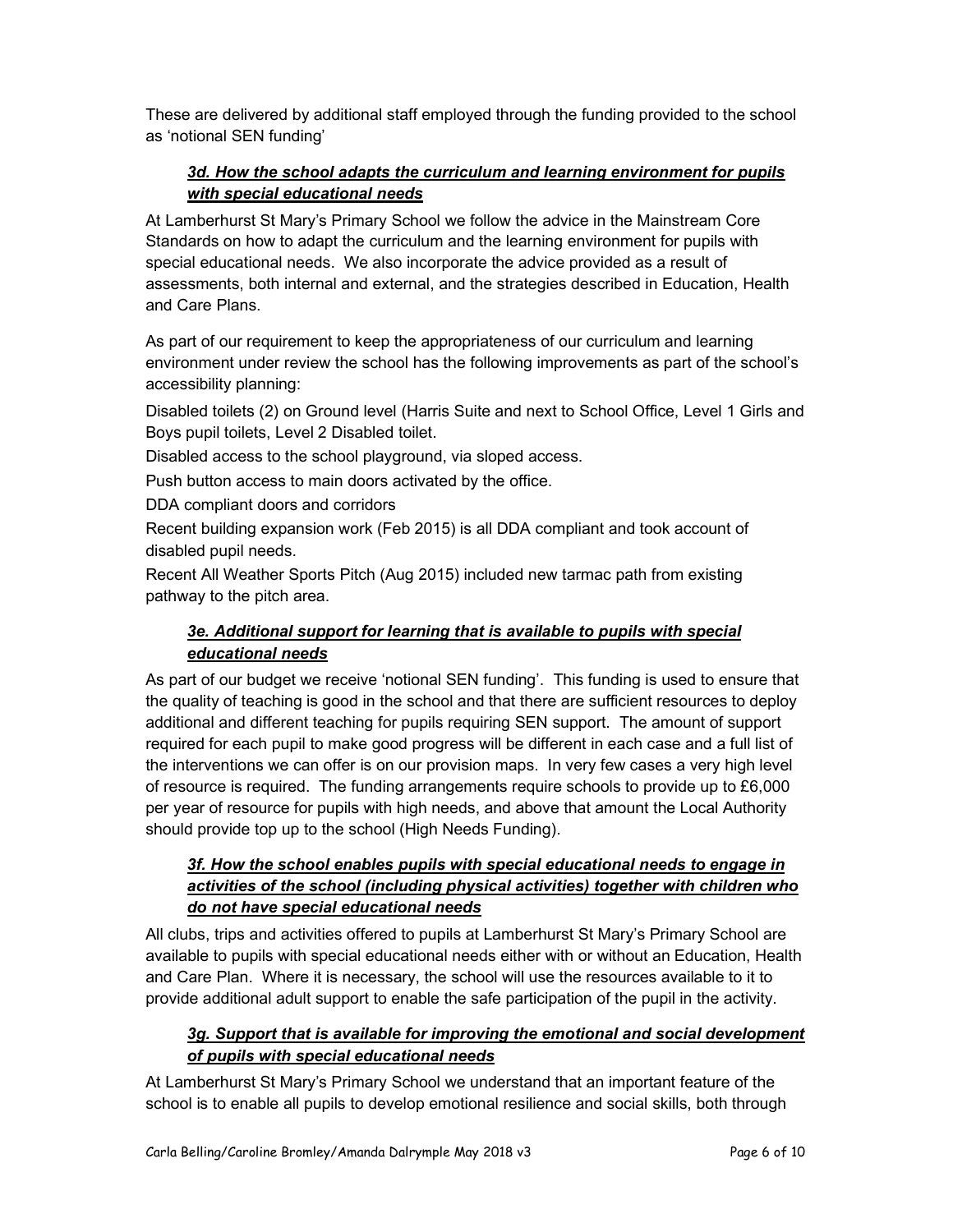direct teaching, for instance RSHE and Zones of Regulation, and indirectly with every conversation adults have with pupils throughout the day.

For some pupils with the most need for help in this area we also can provide the following: counselling (via external referral), mentor time with a member of the school team or access to one of the parent support advisors within the Trust, Drawing and Talking Therapy, timeout/reflection space for pupil to use when upset or agitated, personal reward charts, etc.

Pupils in the early stages of emotional and social development because of their special educational needs will be supported to enable them to develop and mature appropriately. This will usually require additional and different resources, beyond that required by pupils who do not need this support.

#### 4. The name and contact details of the SEN Co-ordinator

The SENCO role at Lamberhurst St Mary's Primary School is shared by Mrs Carla Belling, who is a qualified teacher and has been a SENCO continuously since before 1 September 2009, and Mrs Caroline Bromley who is Headteacher and has held SENCO roles since 1994. They are therefore not required to undertake the National Award for SEN Coordination introduced for all new SENCo's.

Mrs Bromley is also appointed to the Kent LIFT SEND Board which is responsible for overseeing all SEND provision in our District.

Carla Belling / Caroline Bromley are available on 01892 890281 or

secretary@lamberhurst.kent.sch.uk headteacher@lamberhurst.kent.sch.uk

#### 5. Information about the expertise and training of staff in relation to children and young people with special educational needs and how specialist expertise will be secured

Teachers and Teaching Assistants have had the following SEND training: ASD awareness, Social Stories, Comic Strip Conversations, Dyslexia, Epipen and Diabetes Type 1, Dyscalculia, Social, Emotional and Mental Health, Drawing & Talking, Lego Therapy, Precision Teaching, The Incredible 5 point scale, Speech and Language Therapy, Attachment, Leuven Wellbeing, Sensory Circuits, Sensory Processing, Clever Fingers, Zones of Regulation, Acquired Brain Injury.

Where a training need is identified beyond this we will find a provider who is able to deliver it. Training providers we can approach are special schools (Broomhill Bank), Educational Psychologist, Speech and Language therapist, occupational therapists, physiotherapist, specialist teachers etc. The cost of training is covered by the notional SEN funding.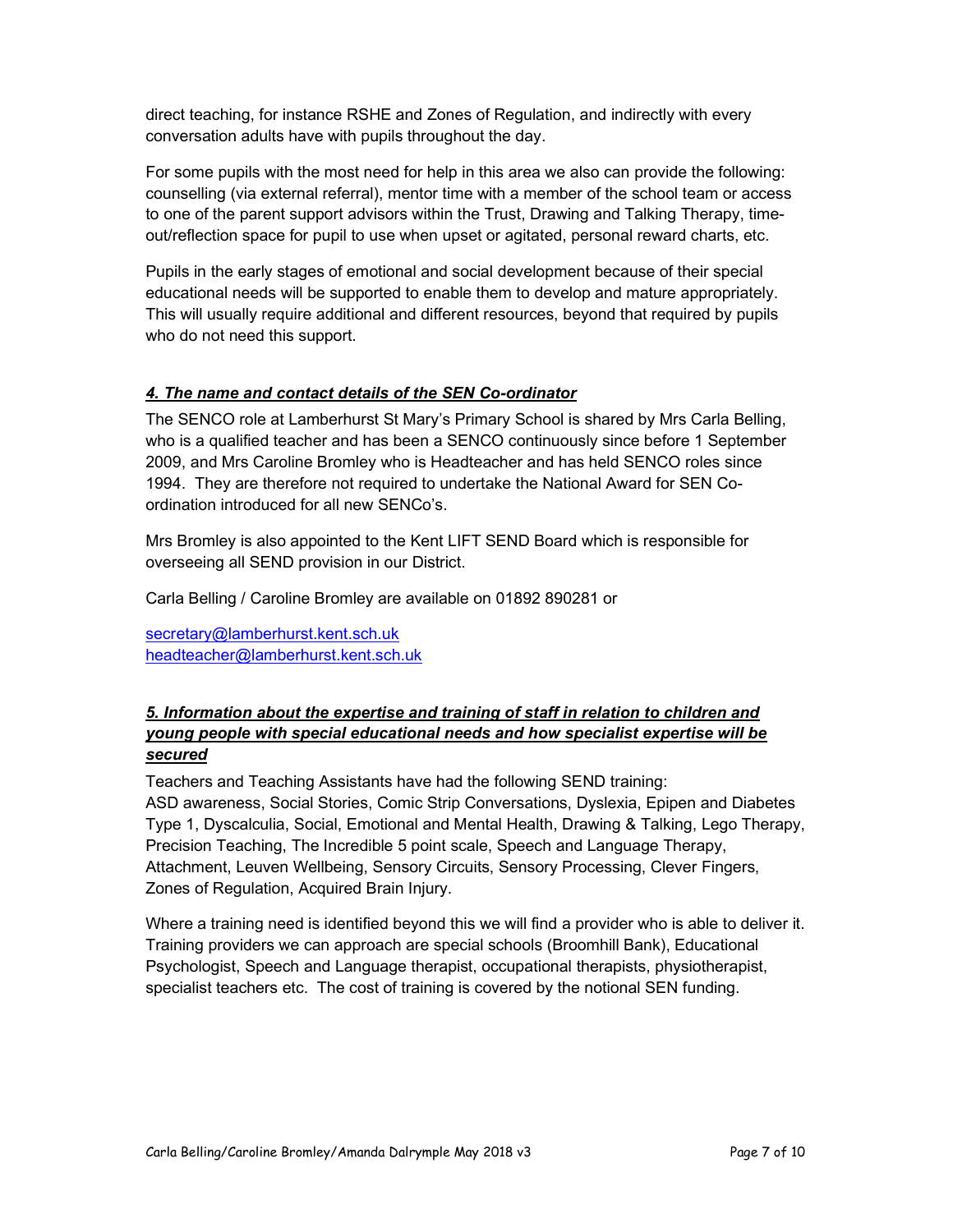#### 6. Information about how equipment and facilities to support children and young people with special educational needs will be secured

Where external advisors recommend the use of equipment or facilities which the school does not have, we will purchase it using the notional SEN funding, or seek it by loan. For highly specialist communication equipment the school will seek the advice of the KCC Communication and Assistive Technology team.

#### 7. The arrangements for consulting parents of children with special educational needs about, and involving them in, their education

All parents of pupils at Lamberhurst St Mary's Primary School are invited to formally discuss the progress of their children on three occasions a year and receive a written report once a year. In addition, we are happy to arrange meetings outside these times. As part of our normal teaching arrangements, all pupils will access some additional teaching to help them catch up if the progress monitoring indicates that this is necessary; this will not imply that the pupil has a special educational need. All such provision will be recorded, tracked and evaluated on a Provision Map / Entry and Exit Data which will be shared with parents via Parent Notification Forms.

If following this normal provision improvements in progress are not seen, we will contact parents to discuss the use of internal or external assessments which will help us to address these needs better. From this point onwards the pupil will be identified as having special educational needs because special educational provision is being made and the parent will be invited to all planning and reviews of this provision. Parents will be actively supported to contribute to assessment, planning and review.

In addition to this, parents of pupils with an Education, Health and Care Plan will be invited to contribute to and attend an annual review, which, wherever possible will also include other agencies involved with the pupil. Information will be made accessible for parents.

#### 8. The arrangements for consulting young people with special educational needs about, and involving them in, their education

When a pupil has been identified to have special educational needs because special educational provision is being made for him or her, the pupil will be consulted about and involved in the arrangements made for them as part of person-centred planning. Parents are likely to play a more significant role in the childhood years with the young person taking more responsibility and acting with greater independence in later years.

#### 9. The arrangements made by the governing body relating to the treatment of complaints from parents of pupils with special educational needs concerning the provision made at the school

The normal arrangements for the treatment of complaints at Lamberhurst St Mary's Primary School are used for complaints about provision made for special educational needs. We encourage parents to discuss their concerns with the class teacher, SENCO or Headteacher to resolve the issue before making a complaint formally through the complaints policy.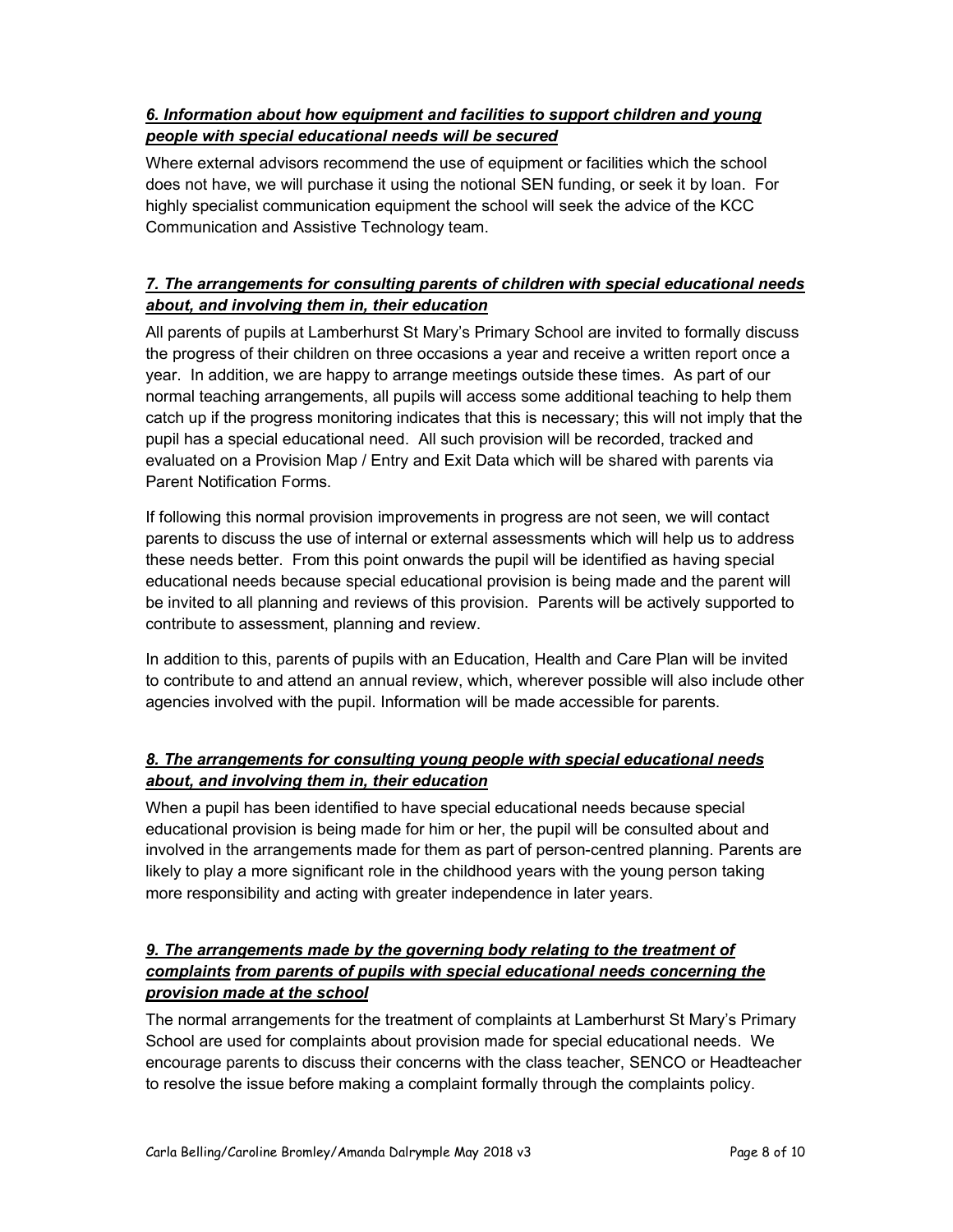If the complaint is not resolved after it has been considered by the governing body, then a disagreement resolution service or mediation service can be contracted. If it remains unresolved after this, the complainant can appeal to the First–tier Tribunal (Special Educational Needs and Disability), if the case refers to disability discrimination, or to the Secretary of State for all other cases.

There are some circumstances, usually for children who have an Education and Health Care Plan, where there is a statutory right for parents to appeal against a decision of the Local Authority. Complaints which fall within this category cannot be investigated by the school.

#### 10. How the governing body involves other bodies, including health and social services bodies, local authority support services and voluntary organisations, in meeting the needs of pupils with special educational needs and in supporting the families of such pupils

The governing body have engaged with the following bodies:

- Free membership of LIFT for access to specialist teaching and learning service
- Link to Disabled Children's Service for support to families for some pupils with high needs
- Access to local authority Speech and Language Therapy Services / Occupational Therapy Services / Physiotherapy Services for pupil with requirement for direct therapy or advice
- Ability to make ad hoc requests for advice from Communication and Assistive Technology Team, etc
- Membership of professional networks for SENCO e.g. SENCO forum and District **Training**

#### 11. The contact details of support services for the parents of pupils with special educational needs, including those for arrangements made in accordance with clause 32 (Parent Partnership Services)

Information Advice and Support Kent (IASK) provides free, and confidential, advice, support service, for parents of a disabled child or child with special educational needs and to children and young people up to age 25 who have a special educational need or disability.

Trained staff can provide impartial legally based information and support on educational matters relating to special educational needs and disabilities, including health and social care. The aim is to empower parents, children and young people to fully participate in discussions and make informed choices and decisions, and to feel confident to express their views and wishes about education and future aspirations.

They can be contacted on:

HELPLINE: 03000 41 30 00 Office: 03000 41 24 12 http://www.kent.gov.uk/kpps